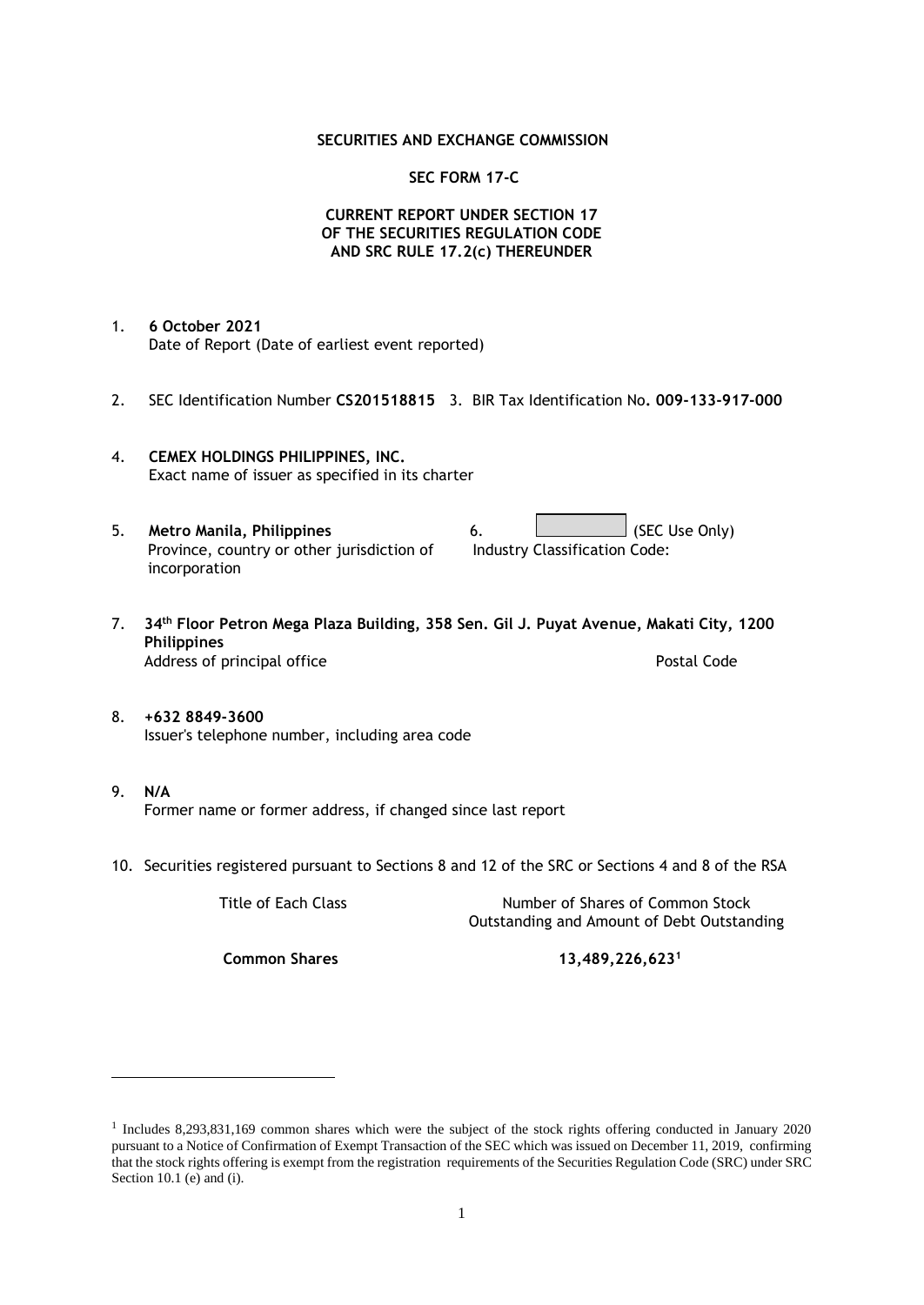11. Indicate the item numbers reported herein: **Item 9 - Other Events**

**CEMEX HOLDING PHILIPPINES, INC. ("CHP") reports on the use of proceeds realized from the Stock Rights Offering (SRO) of 8,293,831,169 common shares of CHP that was conducted in**  Based on the Offer Price of £1.54 per share, the total proceeds from the SRO **amounted to P12,772,500,000.26.** 

**The following costs and expenses were disbursed/charged today against the SRO proceeds:**

| USE OF PROCEEDS/PURPOSE                                                                     | <b>AMOUNT</b> (in<br>Pesos) |
|---------------------------------------------------------------------------------------------|-----------------------------|
| Costs and expenses associated with the SOLID Cement plant<br>expansion project <sup>1</sup> | 2,838,209.98                |

<sup>1</sup>*Funded through advances made by CHP to Solid Cement Corporation ("SOLID") under the Revolving Master Loan Facility Agreement dated 3 March 2020 entered into between CHP, as lender, and SOLID, as borrower*

## **SIGNATURES**

Pursuant to the requirements of the Securities Regulation Code, the issuer has duly caused this report to be signed on its behalf by the undersigned hereunto duly authorized.

**CEMEX HOLDINGS PHILIPPINES, INC. 6 October 2021 Issuer Date of the Community of the Community Community Community Community Community Community Community Community** 

launete sui de seu- **Jannette Virata Sevilla Compliance Officer**